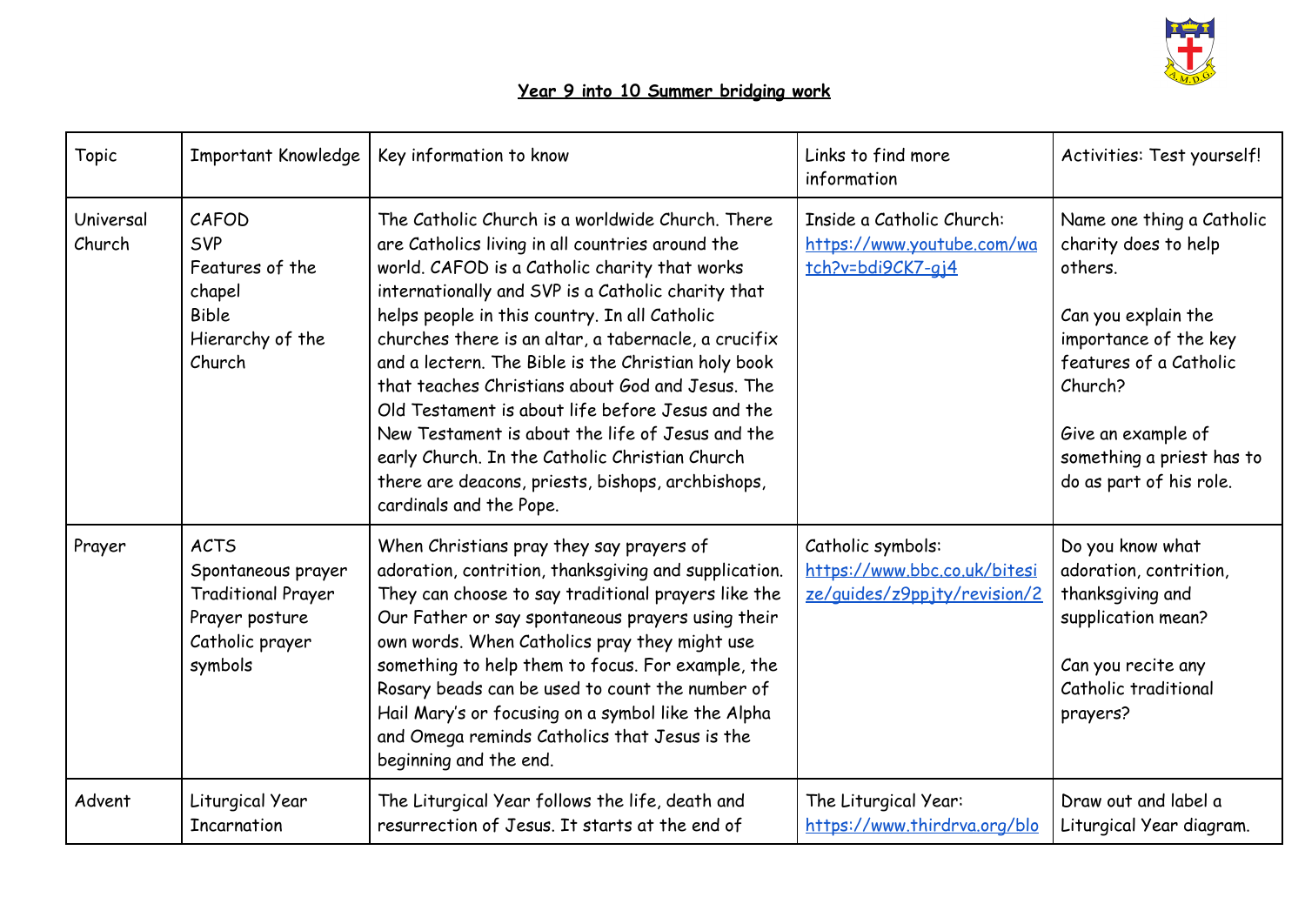

|                                   |                                                                                                              | November, 4 weeks before Christmas, with Advent.<br>This is a time to prepare for the coming of Jesus<br>the saviour. Christians believe Jesus was God in<br>human form. This is called the incarnation.                                                                                                                                                                                                                                                                                                             | g/telling-time-differently-as-<br>christ-followers                                                     |                                                             |
|-----------------------------------|--------------------------------------------------------------------------------------------------------------|----------------------------------------------------------------------------------------------------------------------------------------------------------------------------------------------------------------------------------------------------------------------------------------------------------------------------------------------------------------------------------------------------------------------------------------------------------------------------------------------------------------------|--------------------------------------------------------------------------------------------------------|-------------------------------------------------------------|
| Sacraments                        | Definition of<br>sacrament<br>Sacraments of<br><b>Initiation</b><br>Healing<br>Vocation<br>Symbols           | A sacrament is an outward sign of God's inward<br>grace. Grace is God's love. When Catholics receive<br>the sacraments they receive God's love. There are<br>three Sacraments of Initiation: baptism, Holy<br>Communion and Confirmation. They make a person a<br>full member of the Catholic Church. The<br>Sacraments of Reconciliation and Anointing of the<br>Sick are healing sacraments and the Sacraments of<br>Holy Orders and Marriage are vocational<br>sacraments.                                        | The Seven Sacraments:<br>https://www.bbc.co.uk/bitesi<br>ze/guides/zh4f3k7/revision/<br>$\overline{1}$ | Can you name the 7<br>sacraments by heart?                  |
| Lent                              | Ash Wednesday<br>Holy Week<br>Last Supper<br>Meaning of Jesus'<br>death<br>Meaning of Jesus'<br>resurrection | Lent begins on Ash Wednesday. Christians<br>remember the 40 days and nights Jesus spent in<br>the desert being tempted. During Lent Christians<br>fast, pray, and give alms. Holy Week is the last<br>week of Jesus' life. It begins on Palm Sunday. On<br>Maundy Thursday Christians remember the Last<br>Supper. On Good Friday Christians remember<br>Jesus' death, he died to save us from sin and on<br>Easter Sunday Christians remember his<br>resurrection which shows that he really was the<br>Son of God. | Holy Week and Easter:<br>https://www.bbc.co.uk/bitesi<br>ze/topics/ztkxpv4/articles/z<br><b>416rj6</b> | Describe three things<br>that happened during Holy<br>Week. |
| People of<br>the Old<br>Testament | Abraham<br><b>Isaac</b><br>Moses<br>10 Commandments                                                          | Abraham was called by God to leave his home and<br>go to the Promised Land. He had a son called Isaac.<br>It is from the line of Isaac that Judaism and<br>Christianity come from. God called Moses to free                                                                                                                                                                                                                                                                                                          | Abraham's story:<br>https://www.youtube.com/wa<br>tch?v=NdgrwGJYePQ                                    | Describe how God freed<br>the Israelites from<br>slavery.   |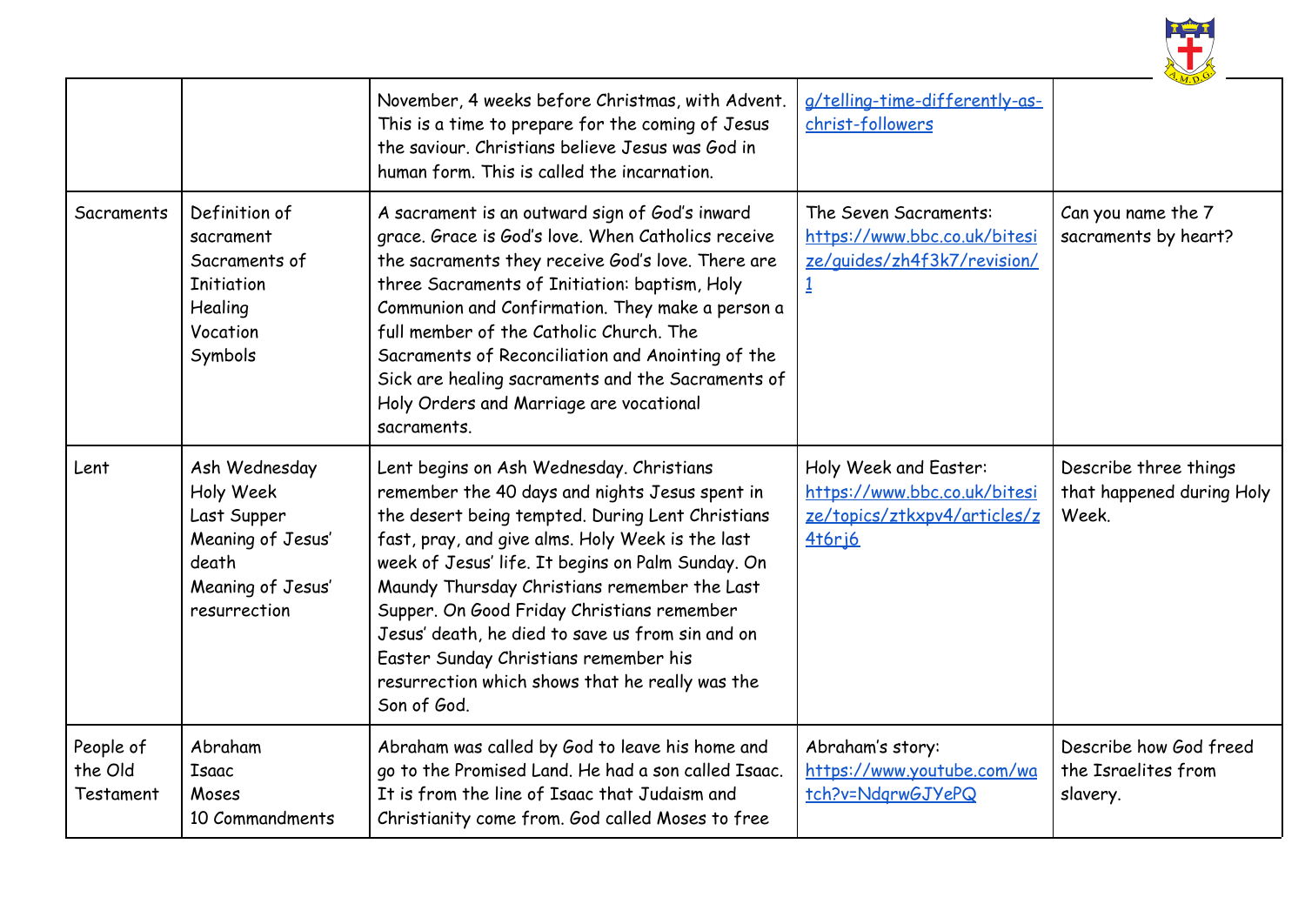

|                  |                                                                                                      | the Israelites from slavery. God gave Moses the 10<br>Commandments.                                                                                                                                                                                                                                                                                                                                                                                                                                                                                                                                                                                                                 |                                                                                           |                                                                                            |
|------------------|------------------------------------------------------------------------------------------------------|-------------------------------------------------------------------------------------------------------------------------------------------------------------------------------------------------------------------------------------------------------------------------------------------------------------------------------------------------------------------------------------------------------------------------------------------------------------------------------------------------------------------------------------------------------------------------------------------------------------------------------------------------------------------------------------|-------------------------------------------------------------------------------------------|--------------------------------------------------------------------------------------------|
| Life of<br>Jesus | Annunciation<br><b>Incarnation</b><br>Miracles<br>Parables<br>Holy Week<br>Resurrection<br>Ascension | The Annunciation is when the angel Gabriel<br>appeared to Mary to tell her she would be the<br>mother of God. Christians believe Jesus was God in<br>human form. Jesus showed he was God by<br>performing miracles; he healed people, forgave<br>people and had power over nature. Jesus used<br>parables to show people how God wanted them to<br>live and what the Kingdom of God would be like.<br>Holy Week begins on Palm Sunday and is the last<br>week of Jesus' life. Jesus died on Good Friday to<br>save us from sin. He rose 3 days later showing he<br>was the Son of God. 40 days after the<br>resurrection, Jesus went up to heaven, this is<br>called the ascension. | Holy Week in 3 minutes:<br>https://www.youtube.com/wa<br>tch?v=gdrPhxgRP9I&t=14s          | Can you name the key<br>events of Holy Week?<br>Can you explain any of<br>Jesus' parables? |
| Judaism          | Abraham<br>Moses<br>10 Commandments<br>Pesach<br>Shabbat                                             | God made three covenants with Abraham. He<br>promised him land, many descendents and that all<br>nations would be blessed through Abraham. God<br>called Moses to free the Israelites from slavery in<br>Egypt and gave him the 10 Commandments. Jews<br>remember the escape from Egypt each year during<br>the festival of Pesach. Each week Jews celebrate<br>Shabbat, this the day of rest staring at dusk on<br>Friday for 25 hours.                                                                                                                                                                                                                                            | My Life, My Religion:<br>Judaism:<br>https://www.youtube.com/wa<br>tch?v=lb-oCtDEh w&t=1s | Can you explain the<br>importance of Pesach for<br>Jews?                                   |
| God topic        | Theist, atheist,<br>agnostic<br>Trinity<br><b>Bible</b>                                              | Theists believe that God exists. Atheists believe<br>that God does not exist. Agnostics are not sure<br>whether or not God exists. People believe in God<br>because of answered prayers, religious upbringing                                                                                                                                                                                                                                                                                                                                                                                                                                                                       | Trinity in the Bible:<br>https://www.youtube.com/wa<br>tch?v=BKQqYYHHqxQ&t=20s            | Draw a diagram to show<br>your understanding of the<br>Trinity.                            |